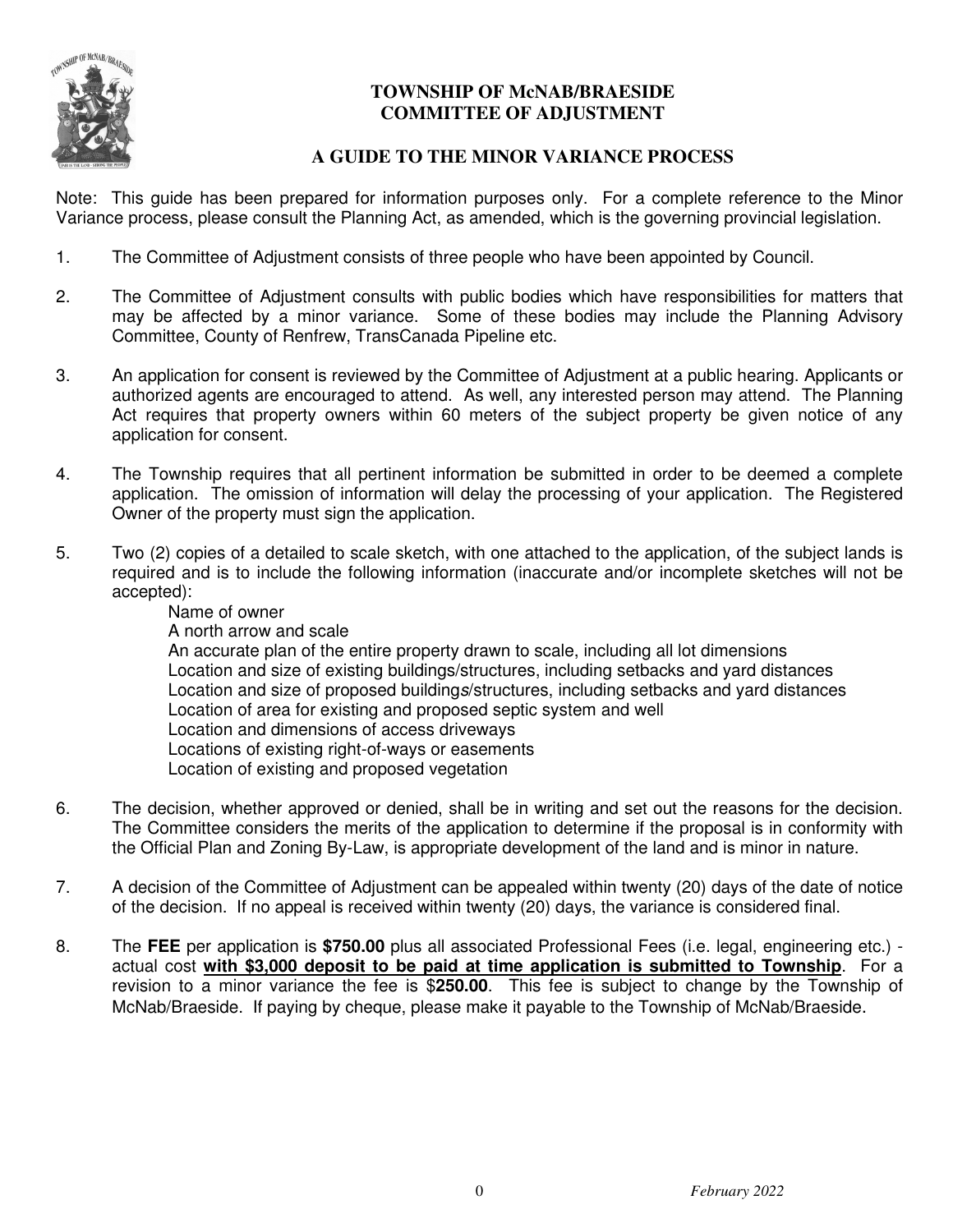### **CORPORATION OF THE TOWNSHIP OF McNAB/BRAESIDE**

**2473 Russett Drive, Arnprior, Ontario K7S 3G8**

# **Application for Minor Variance**

*Note: The "* \* *" identifies prescribed information outlined in Ontario Regulation 200/96* 

## **PART I** GENERAL INFORMATION

# 1. **APPLICANT/OWNER INFORMATION**

|                | E-mail: <u>Alexander Alexander Alexander Alexander Alexander Alexander Alexander Alexander Alexander Alexander Alexander Alexander Alexander Alexander Alexander Alexander Alexander Alexander Alexander Alexander Alexander Ale</u>                                 |  |  |  |  |
|----------------|----------------------------------------------------------------------------------------------------------------------------------------------------------------------------------------------------------------------------------------------------------------------|--|--|--|--|
| b)             | *The applicant is: the registered owner [ ] an agent authorized by the owner [ ]                                                                                                                                                                                     |  |  |  |  |
| $\mathsf{C}$ ) | If the applicant is an agent authorized by the owner, please complete the following:                                                                                                                                                                                 |  |  |  |  |
|                |                                                                                                                                                                                                                                                                      |  |  |  |  |
|                |                                                                                                                                                                                                                                                                      |  |  |  |  |
|                | *Phone #: Home ( ) Work ( ) Cell ( )                                                                                                                                                                                                                                 |  |  |  |  |
| $\mathsf{d}$   | To whom should correspondence be sent? Owner [ ] Applicant [ ] Both [ ]                                                                                                                                                                                              |  |  |  |  |
|                | *PROVIDE A DESCRIPTION OF THE SUBJECT LAND:                                                                                                                                                                                                                          |  |  |  |  |
|                | Street Address: No. 2016. The Street Address: No. 2016. The Street Address: No. 2016. The Street Address: No. 2017. The Street Address: No. 2017. The Street Address: No. 2017. The Street Address: No. 2017. The Street Addre                                       |  |  |  |  |
|                | Concession: <u>contract and contract and contract and contract and contract and contract and contract and contract and contract and contract and contract and contract and contract and contract and contract and contract and c</u><br>Lot: _______________________ |  |  |  |  |
|                |                                                                                                                                                                                                                                                                      |  |  |  |  |
|                | Reference Plan No.: ____________________________Part No(s).: ____________________                                                                                                                                                                                    |  |  |  |  |
|                | *CURRENT DESIGNATION OF THE SUBJECT LAND IN THE OFFICIAL PLAN (IF ANY):                                                                                                                                                                                              |  |  |  |  |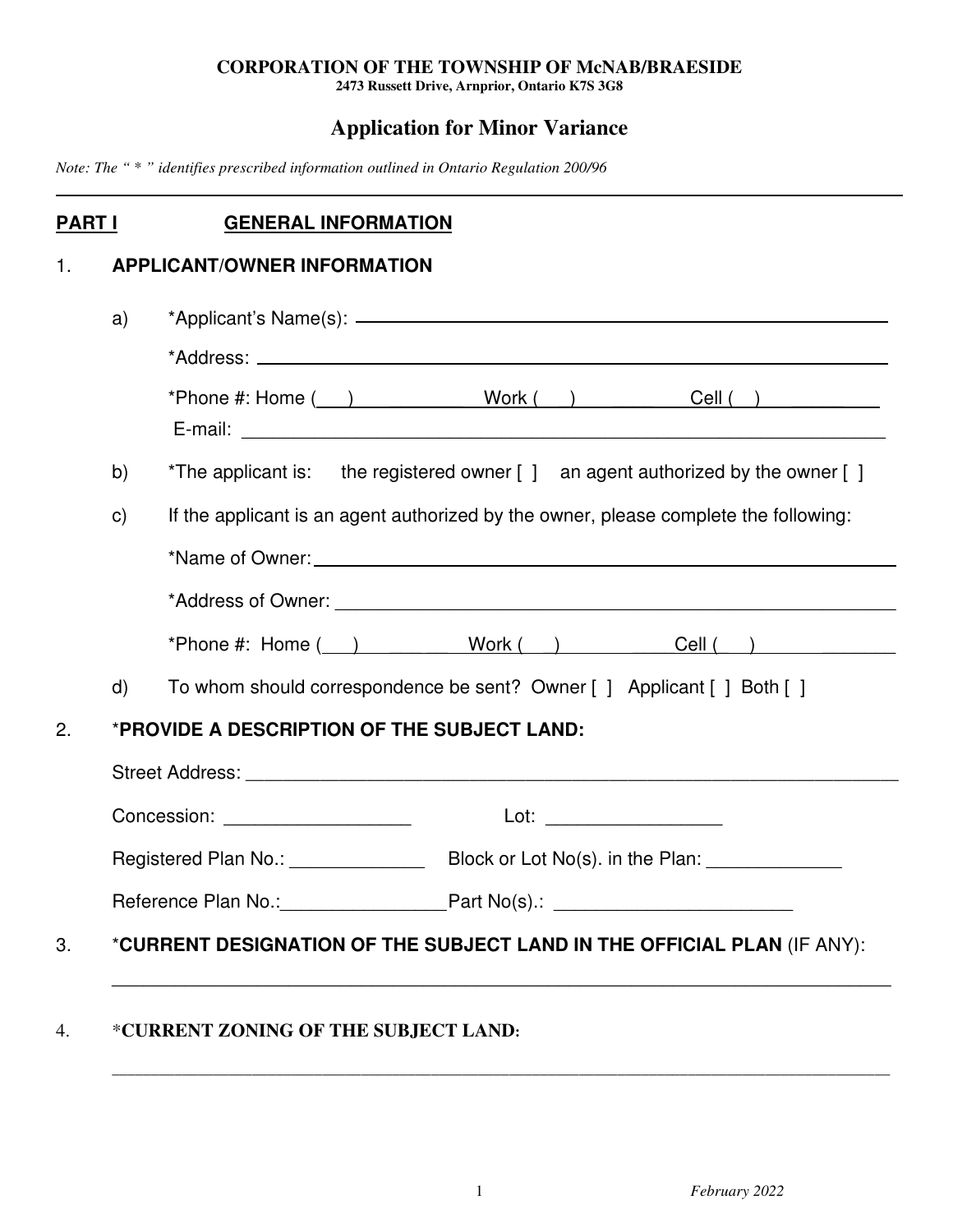# **PART II DETAILS OF THE APPLICATION**

|                                  | *WHAT IS THE REASON WHY THE PROPOSED USE CANNOT COMPLY WITH THE<br><b>PROVISIONS OF THE ZONING BY-LAW?</b>                                                                                                                                                                                   |                  |  |
|----------------------------------|----------------------------------------------------------------------------------------------------------------------------------------------------------------------------------------------------------------------------------------------------------------------------------------------|------------------|--|
| *DIMENSIONS OF THE SUBJECT LAND: |                                                                                                                                                                                                                                                                                              |                  |  |
|                                  |                                                                                                                                                                                                                                                                                              |                  |  |
|                                  | *PLEASE MARK BELOW THE ACCESS TO THE SUBJECT LAND:                                                                                                                                                                                                                                           |                  |  |
|                                  | [ ] Provincial Highway [ ] Municipal Road Maintained All Year                                                                                                                                                                                                                                |                  |  |
|                                  | [ ] Municipal Road Maintained Seasonally [ ] Right Of Way [ ] Water<br>*IF THE ONLY ACCESS IS BY WATER, PLEASE STATE BELOW THE PARKING AND<br>DOCKING FACILITIES THAT ARE TO BE USED, AND THE DISTANCE OF THESE<br><b>FACILITIES FROM THE SUBJECT LAND AND FROM THE NEAREST PUBLIC ROAD:</b> |                  |  |
|                                  | *WHEN WAS THE SUBJECT LAND ACQUIRED BY THE CURRENT OWNER?                                                                                                                                                                                                                                    |                  |  |
| <b>CONTINUED?</b>                | *WHAT ARE THE EXISTING USES OF THE SUBJECT LAND AND HOW LONG HAVE THEY                                                                                                                                                                                                                       |                  |  |
| #1<br>#2                         |                                                                                                                                                                                                                                                                                              | Since:<br>Since: |  |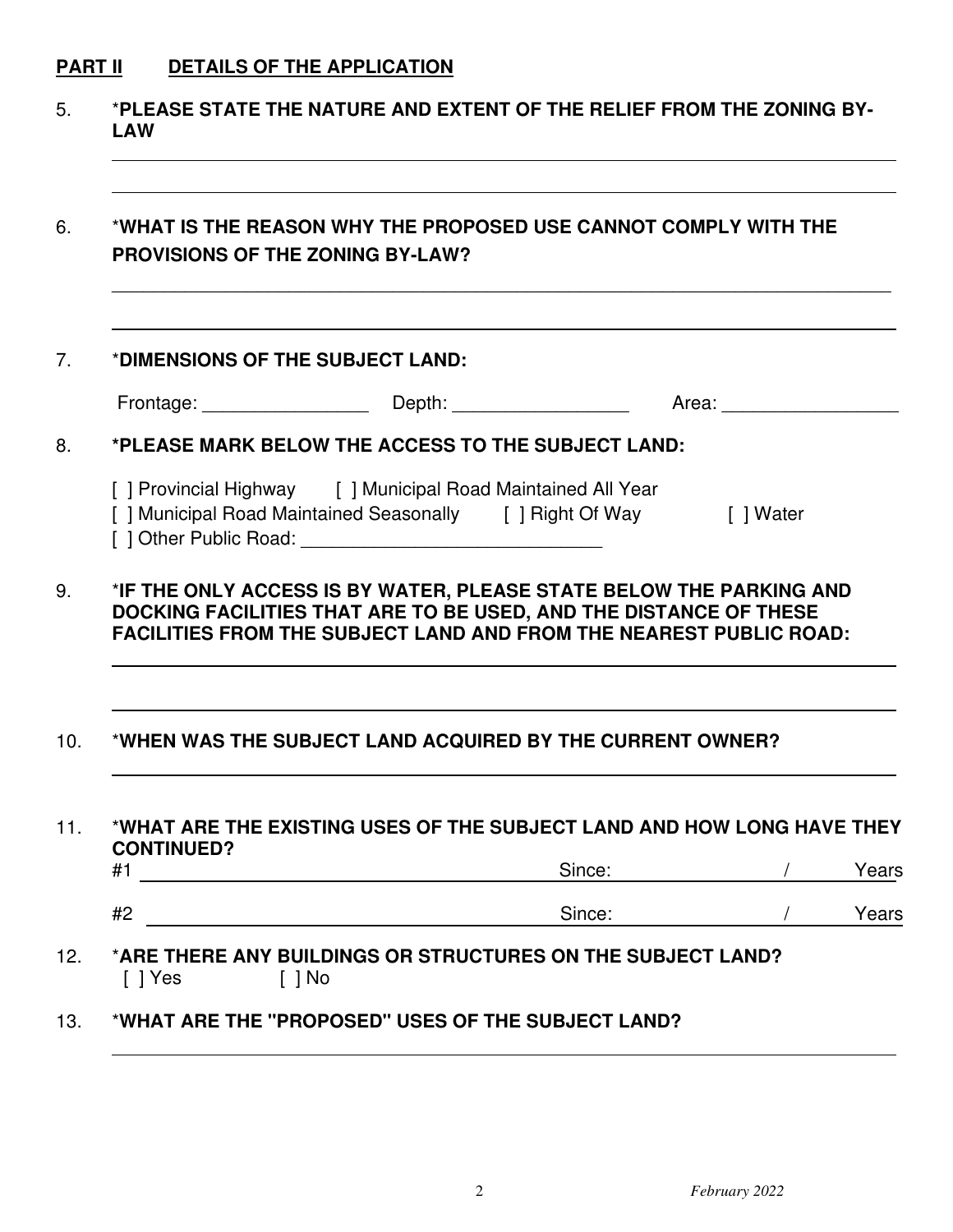### 14. \***WILL ANY BUILDINGS OR STRUCTURES BE BUILT ON THE SUBJECT LAND?**  [ ] Yes [ ] No

### 15. \***PROVIDE THE FOLLOWING DETAILS FOR ALL EXISTING OR PROPOSED BUILDINGS OR STRUCTURES ON THE SUBJECT LAND:** (use a separate page if necessary)

|                                     | <b>EXISTING</b> |  | <b>PROPOSED</b> |  |  |
|-------------------------------------|-----------------|--|-----------------|--|--|
| Type of building or<br>structure    |                 |  |                 |  |  |
| Setback from the front lot<br>line  |                 |  |                 |  |  |
| Setback from the rear lot<br>line   |                 |  |                 |  |  |
| Setbacks from the side<br>lot lines |                 |  |                 |  |  |
| Height (in metres)                  |                 |  |                 |  |  |
| Dimensions or floor area            |                 |  |                 |  |  |
| Date constructed                    |                 |  |                 |  |  |

### 16. \***INDICATE HOW WATER IS SUPPLIED AND HOW SEWAGE DISPOSAL IS PROVIDED TO THE SUBJECT LAND:** WATER SEWAGE SEWAGE

| publicly owned and operated piped water system | publicly owned and operated piped sanitary sewage<br>system [ |  |
|------------------------------------------------|---------------------------------------------------------------|--|
| privately owned and operated individual well   | publicly owned and operated communal septic system            |  |
| privately owned and operated communal well     | publicly owned and operated individual septic system          |  |
| lake or other water body                       | privately owned and operated individual septic system         |  |
| other means:                                   | privy<br>Other means:                                         |  |

### 17. \***HOW IS STORM DRAINAGE PROVIDED?**

Sewers [ ] Ditches [ ] Swales [ ] Other Means [ ]

### 18. \***IS THE SUBJECT LAND ALSO THE SUBJECT OF AN APPLICATION FOR APPROVAL OF A PLAN OF SUBDIVISION OR CONSENT?** Yes [ ] No [ ] Don't Know [ ]

### \***IF YES, PLEASE STATE, IF KNOWN, THE FILE N0. AND THE STATUS OF THE APPLICATION:**

File No.: \_\_\_\_\_\_\_\_\_\_\_\_\_\_\_\_\_\_\_\_\_\_\_\_\_\_\_\_\_\_ Status: \_\_\_\_\_\_\_\_\_\_\_\_\_\_\_\_\_\_\_\_\_\_\_\_\_\_\_\_\_\_\_\_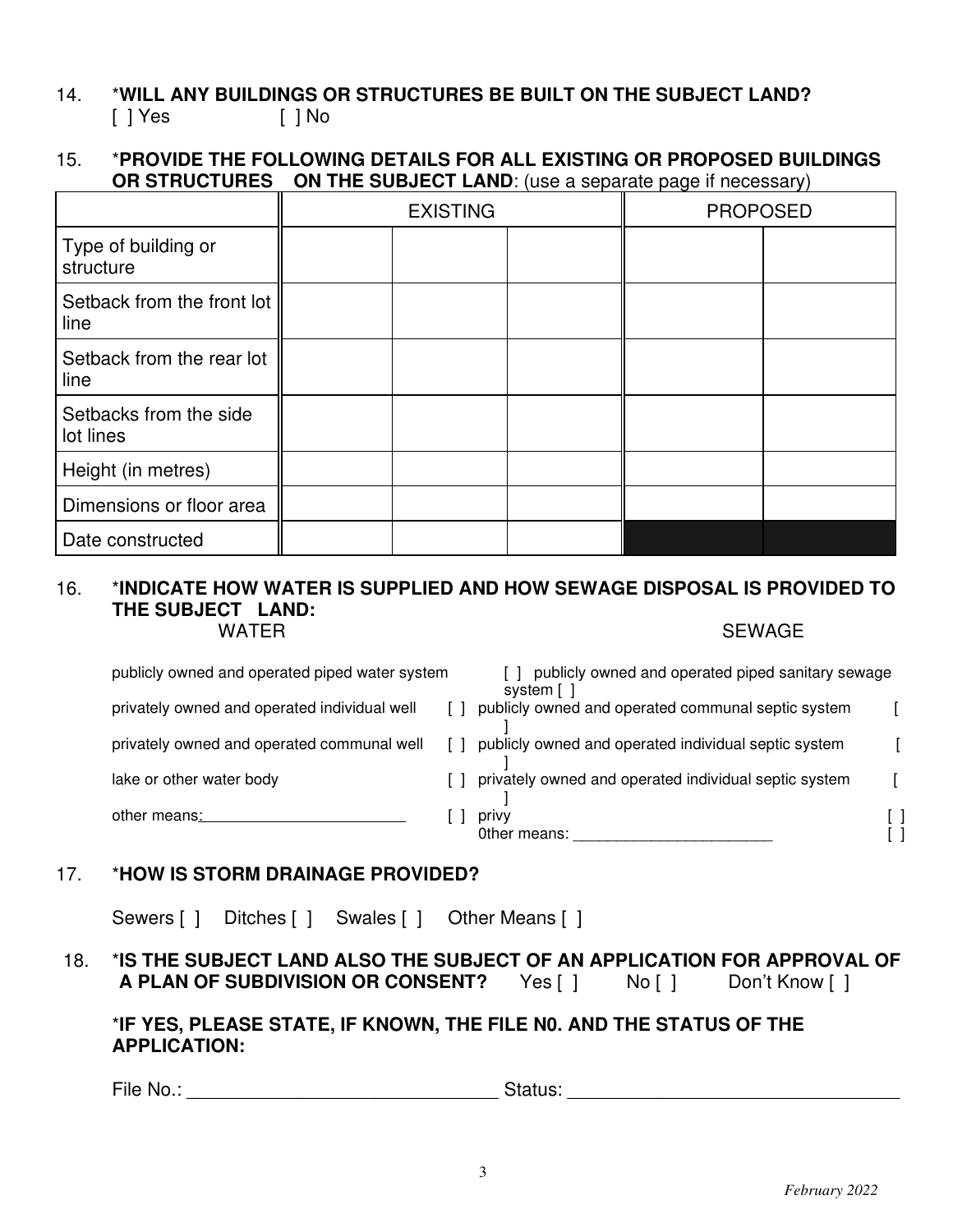# 19. \***HAS THE SUBJECT LAND EVER BEEN THE SUBJECT OF AN APPLICATION UNDER SECTION 45 OF THE PLANNING ACT? (i.e. previous minor variance application)**<br>Yes [ ] No [ ] Don't Know [ ]

 $Yes [ ]$   $No [ ]$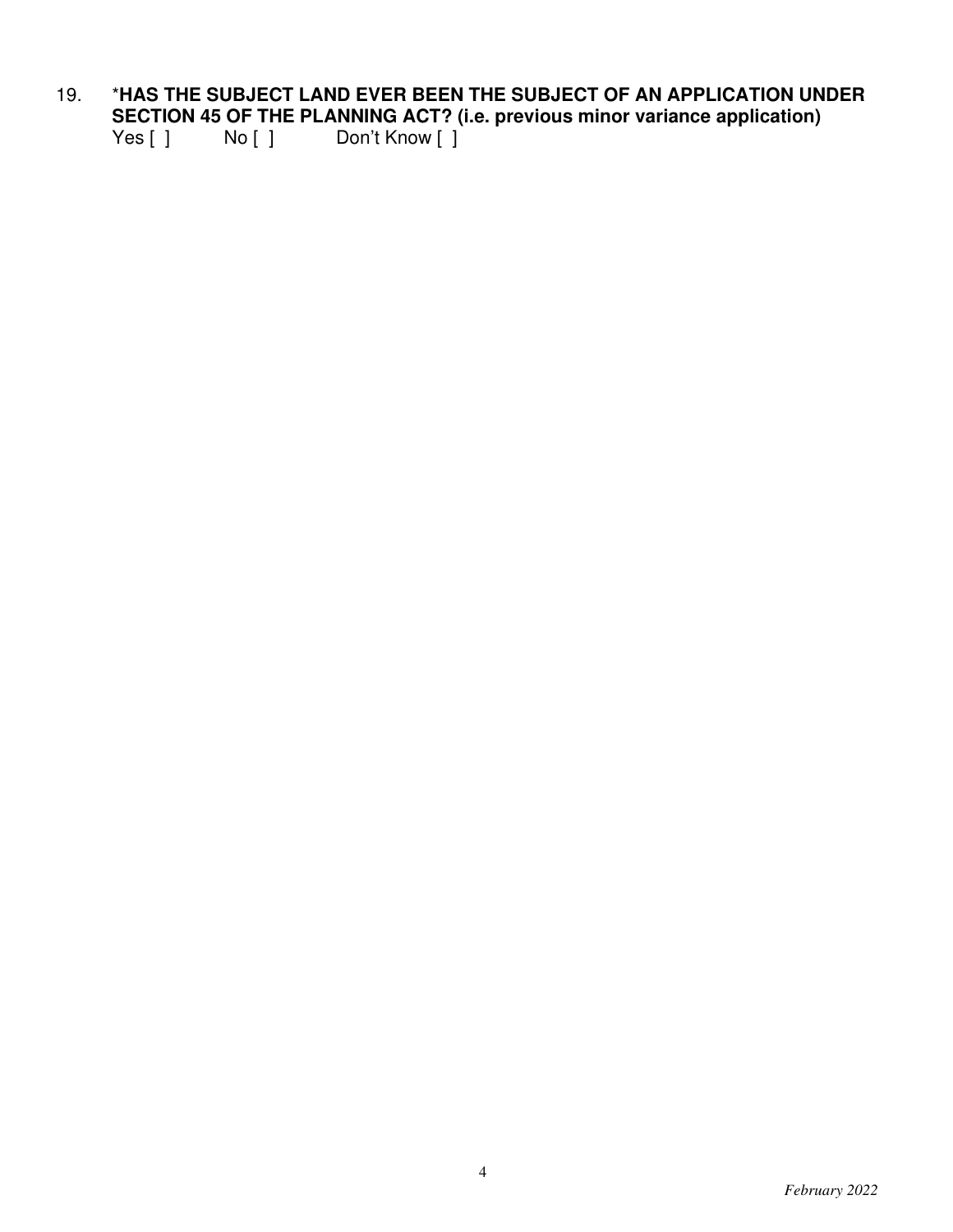### 20. **APPLICATION SKETCH**

On a separate page(s), please provide a sketch, preferably prepared by a qualified professional, showing the following: ( In some cases, it may be more appropriate to prepare additional sketches at varying scales to better illustrate the proposal.)

-Boundaries and the dimensions of the subject land for which the amendment is being sought.

- The location, size and type of all existing and proposed buildings and structures, indicating the distances from the front yard lot line, rear yard lot line and the side yard lot lines.
- The approximate location of all natural and artificial features on the subject land and on land that is adjacent to the subject land that, in the opinion of the applicant, may affect the application. Examples include buildings, railways, roads, watercourses, drainage ditches, river or stream banks, wetlands, wooded areas, wells and septic tanks.
- The current uses on land that is adjacent to the subject land.
- The location, width, and name of any roads within or abutting the subject land, indicating whether it is an unopened road allowance, a public travelled road, a private road or a right of way.
- If access to the subject land is by water only, the location of the parking and docking facilities to be used.
- The location and nature of any easement affecting the subject land.
- Applicant's Name
- Date of Sketch
- The scale to which the sketch is drafted (e.g. 1 cm =  $50 \text{ m}$ )
- North Arrow
- The locations and dimensions of off-street parking spaces and off-street loading facilities
- Planting strips and landscaped areas
- Buildings to be demolished or relocated.

### **PART III AUTHORIZATION OF OWNER FOR AGENT TO MAKE THE APPLICATION:**

(If affidavit (Part IV) is signed by an Agent on Owner's behalf, the Owner's written authorization below must be completed)

| of the                                      |
|---------------------------------------------|
| in the $\overline{\phantom{a}}$             |
| to act as my/our agent in this application. |
| Date                                        |
|                                             |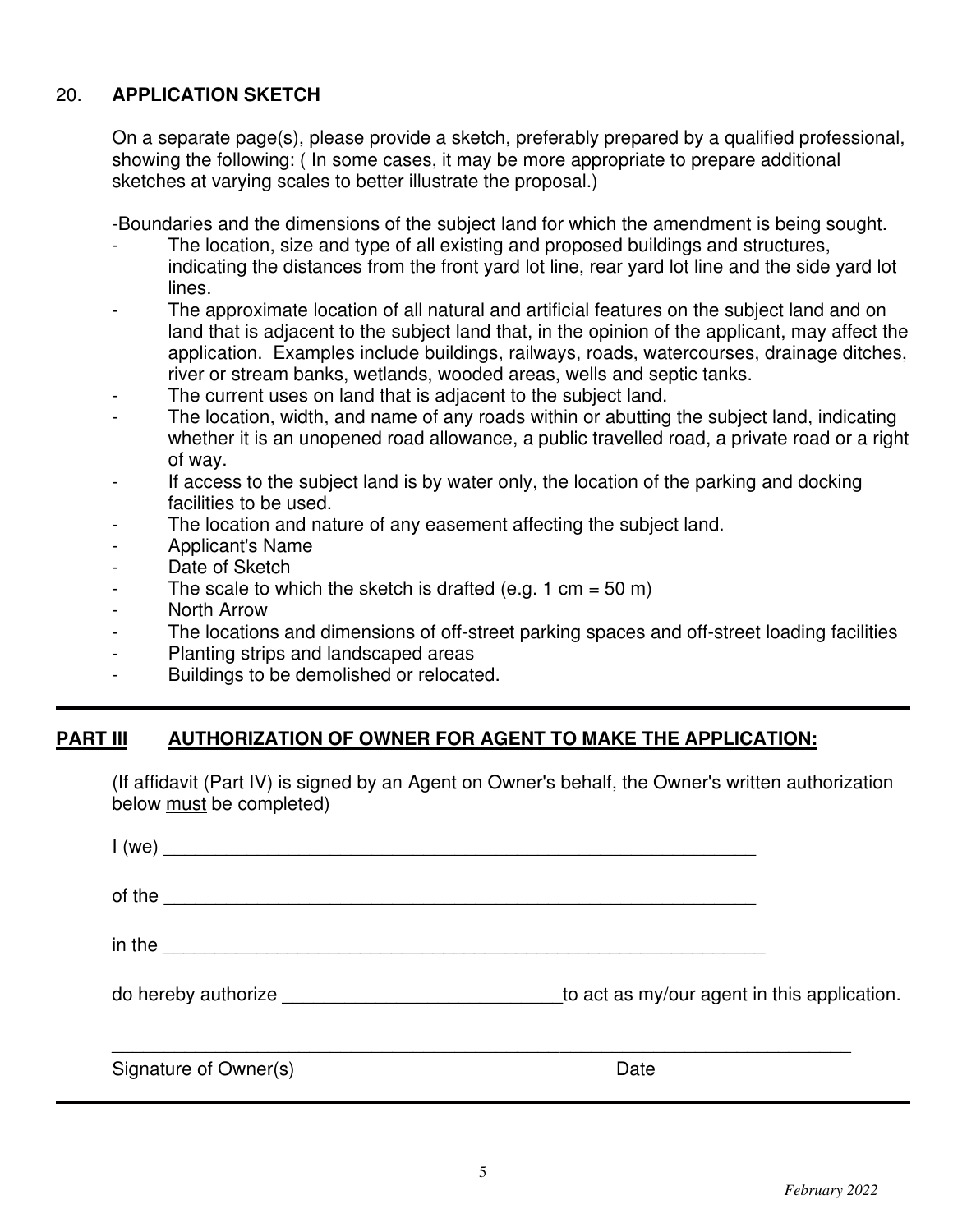### **10. DECLARATION OF FEES INCURRED**

The Owner/Agent agrees to reimburse and indemnify the Township of McNab/Braeside of all fees and expenses incurred by the Township of McNab/Braeside to process the application, including any fees and expenses attributed to proceeding before the Local Planning Appeal Tribunal or any court or other administrative tribunal if necessary to defend Council's decision to support the application.

The Owner/Agent also agrees to deposit with the Township of McNab/Braeside such monies as required by the Township of McNab/Braeside's Tariff of Fees By-Law as amended to defend appeals brought before the LPAT by parties other than the Applicant/Agent or Township.

The required fee for the processing of this application shall be in accordance with the Township of McNab/Braeside's current Tariff of Fees By-Law pertaining to planning matters. The Fees prescribed do not include professional fees, (ie. legal or engineering) or extra public meetings. Prior to undertaking any of these matters the applicant agrees to reimburse the Municipality for all charges related to the application. Fees required for the processing of this application are required at the time of submission. The amount of the required fees should be confirmed with the Township prior to the submission of the application.

\_\_\_\_\_\_\_\_\_\_\_\_\_\_\_\_\_\_\_\_\_\_ \_\_\_\_\_\_\_\_\_\_\_\_\_\_\_\_\_\_\_\_\_\_\_\_\_\_\_\_\_

\_\_\_\_\_\_\_\_\_\_\_\_\_\_\_\_\_\_\_\_\_\_ \_\_\_\_\_\_\_\_\_\_\_\_\_\_\_\_\_\_\_\_\_\_\_\_\_\_\_\_\_

Date **Signature of Owner/Agent** 

Date **Signature of Owner/Agent**